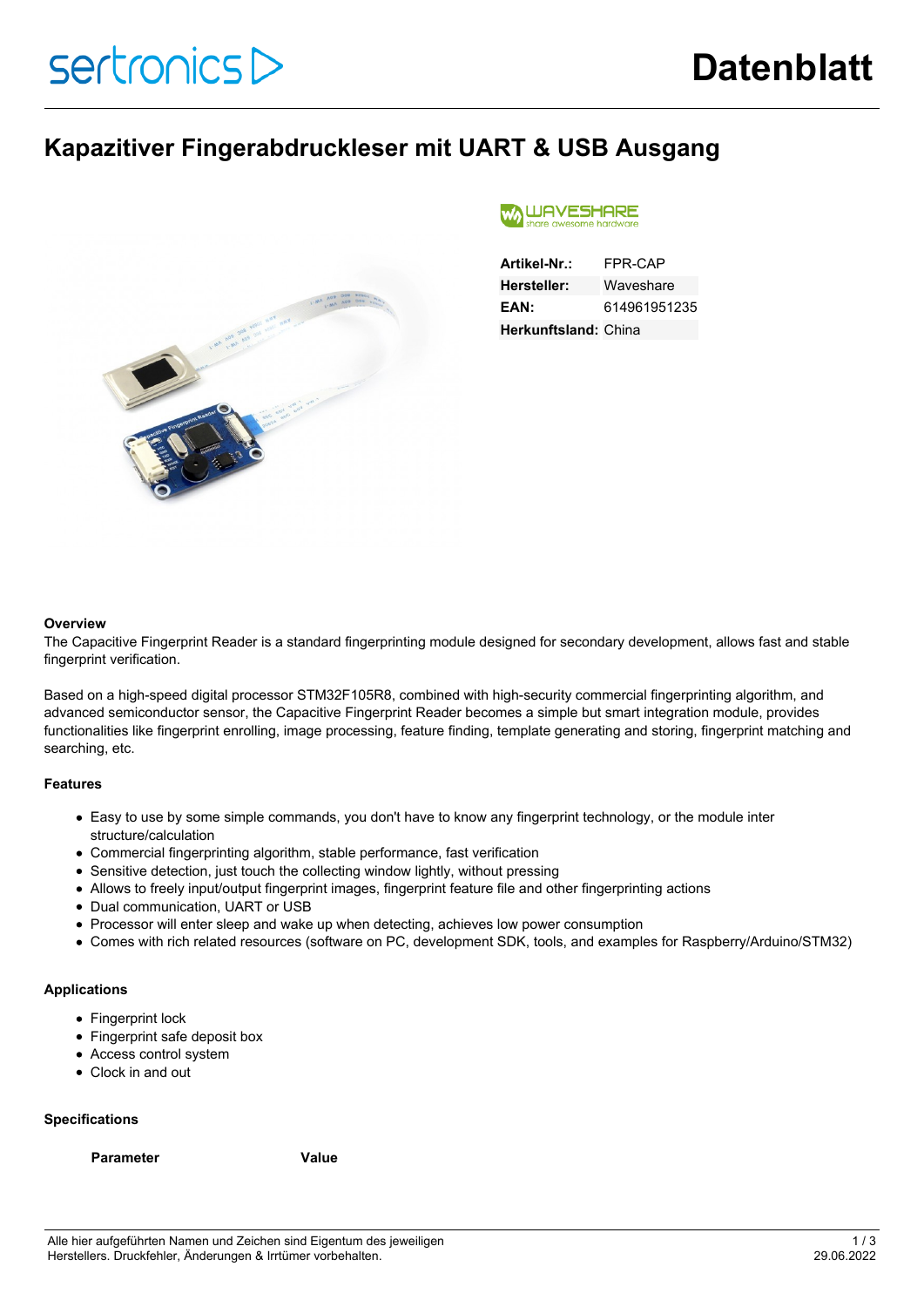# $sertonicsD$

| Processor (CPU)              | STM32F105                              |
|------------------------------|----------------------------------------|
| Sensor                       | Semiconductor (capacitive)             |
| Module dimension (mm)        | 45 x 30                                |
| Sensor dimension (mm)        | $33.4 \times 20.4$                     |
| Image                        | <b>DPI 508</b>                         |
| Image resolution             | 192 x 256                              |
| Sensing area (mm)            | $9.6 \times 12.8$                      |
| Fingerprint capacity         | 1000 (expandable)                      |
| Security level               | 0-9 low to high security, 5 by default |
| Matching time                | 1s                                     |
| False acceptance rate        | 0.0001%                                |
| False rejection rate         | 0.01%                                  |
| Dynamic current              | $<$ 40mA                               |
| Operating voltage            | $3.3V - 5V$                            |
| Communication                | <b>UART or USB</b>                     |
| Anti-electrostatic           | aerial discharge: ± 15KV               |
| contact discharge: $\pm$ 8KV |                                        |

### **Development Resources**

Wiki : https://www.waveshare.com/wiki/Capacitive\_Fingerprint\_Reader

### **Package Content**

- Capacitive Fingerprint Reader x1
- $\bullet$  PH2.0 wire 20cm 6 Pin x 1

### **Weitere Bilder:**